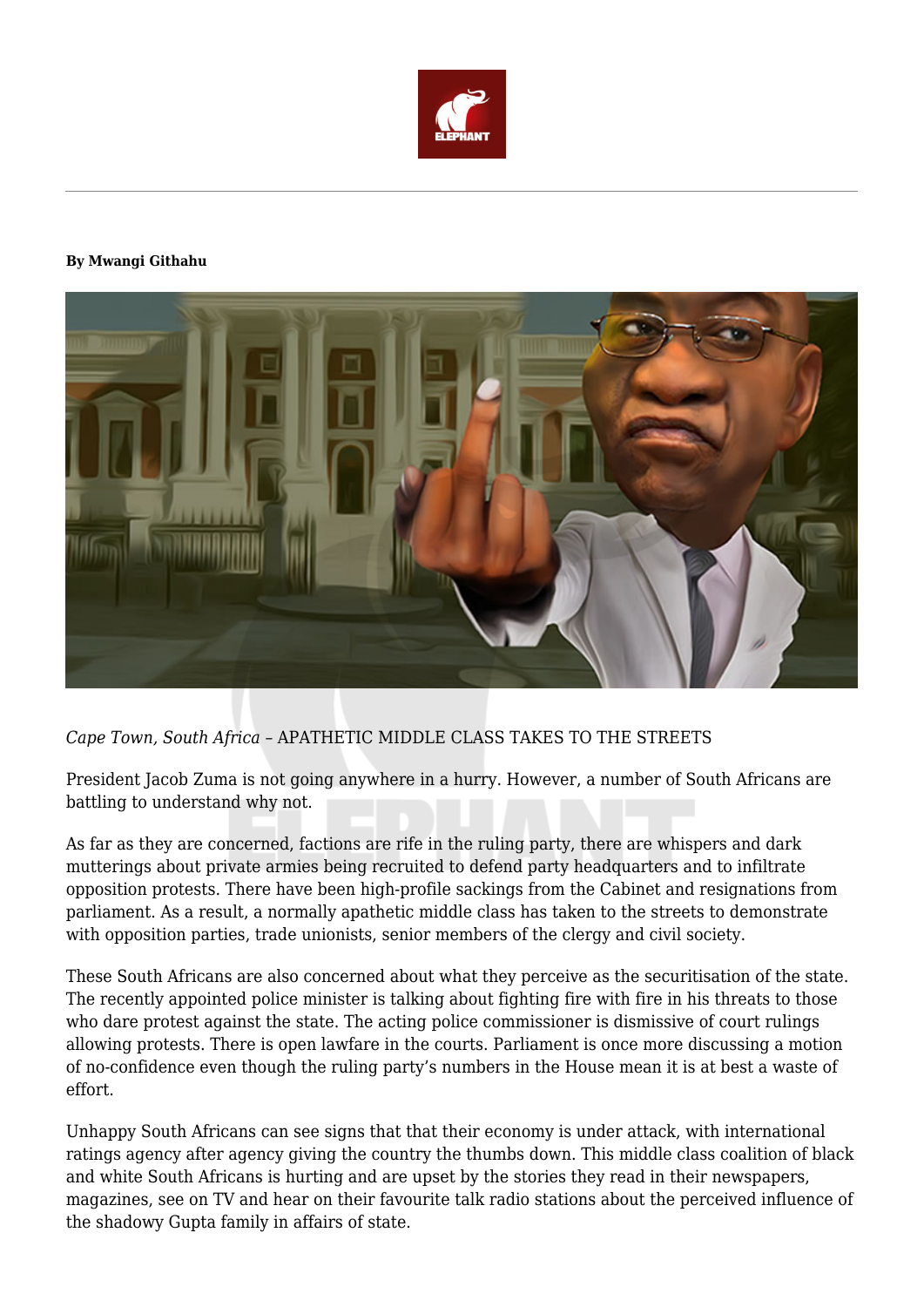The recently appointed police minister is talking about fighting fire with fire in his threats to those who dare protest against the state. The acting police commissioner is dismissive of court rulings allowing protests

They are up in arms that a recent reshuffle saw the well-liked finance minister Pravin Gordhan fired and as a direct result the country's credit rating was revised to 'junk' status – meaning hard times lie ahead.

Furthermore, these people are upset that last year, the president was found by the Constitutional Court to have failed to uphold the Constitution.

Meanwhile, the president at the centre of all the dissension and intrigue appears unmoved, unimpressed and unamused as he chuckles and pushes his spectacles higher up on the bridge of his nose using his middle finger. In fact if anything the president is digging in his heels, whipping up sympathy in his substantial constituency of diehard supporters, among whom are the majority of South Africans who make up the grassroots of this democracy. He is also reliant on a top political leadership from with his ruling party that seems unable or unwilling to take him on, in any meaningful way.

In fact, I wouldn't be surprised if a fly on the wall of the presidency were to report that President Jacob Zuma, in the manner of Effie White – the character from the Broadway musical and film, *Dreamgirls*, who refuses to accept that her relationship with her boyfriend is on the rocks – was defiantly humming 'And I Am Telling You I'm Not Going' to himself in response to the chants of 'Zuma must go' coming from the street protestors.

## THE FIRST REAL AFRICAN BIG MAN SINCE 1994

If anyone bothered to ask them, many from north of the Limpopo – that place that some South Africans like to refer to as 'Africa' as if it were not the same landmass that they live on – could tell these angry, increasingly vocal middle-class South Africans protesting Zuma's continued reign that in fact what they are experiencing is their first real African Big Man as president since the dawn of democracy in 1994.

The much revered Nelson Mandela was the country's first black president. He remains a world icon loved and admired by his people and the world. Most importantly he relinquished power after only one term, even though, had he wished to, he could have had a second.

Mandela's chosen successor, Thabo Mbeki was renowned as an intellectual who popularised the African Renaissance idea in his famous 'I am an African' speech. However, he displayed very 'un-African' tendencies by not fighting tooth and nail to cling to power when he was challenged by his former deputy. Mbeki was just not cut out to be an African Big Man.

Thabo Mbeki was renowned as an intellectual who popularised the African Renaissance idea. However, he displayed very 'un-African' tendencies by not fighting tooth and nail to cling to power when he was challenged by his former deputy. Mbeki was just not cut out to be an African Big Man

Mbeki was briefly succeeded by Kgalema Motlanthe. Aware he was a stop-gap, Motlanthe served as South Africa's president for only six months, during the ANC's most tumultuous period in postapartheid South Africa – the recalling of President Mbeki by the ANC in 2008. Motlanthe could have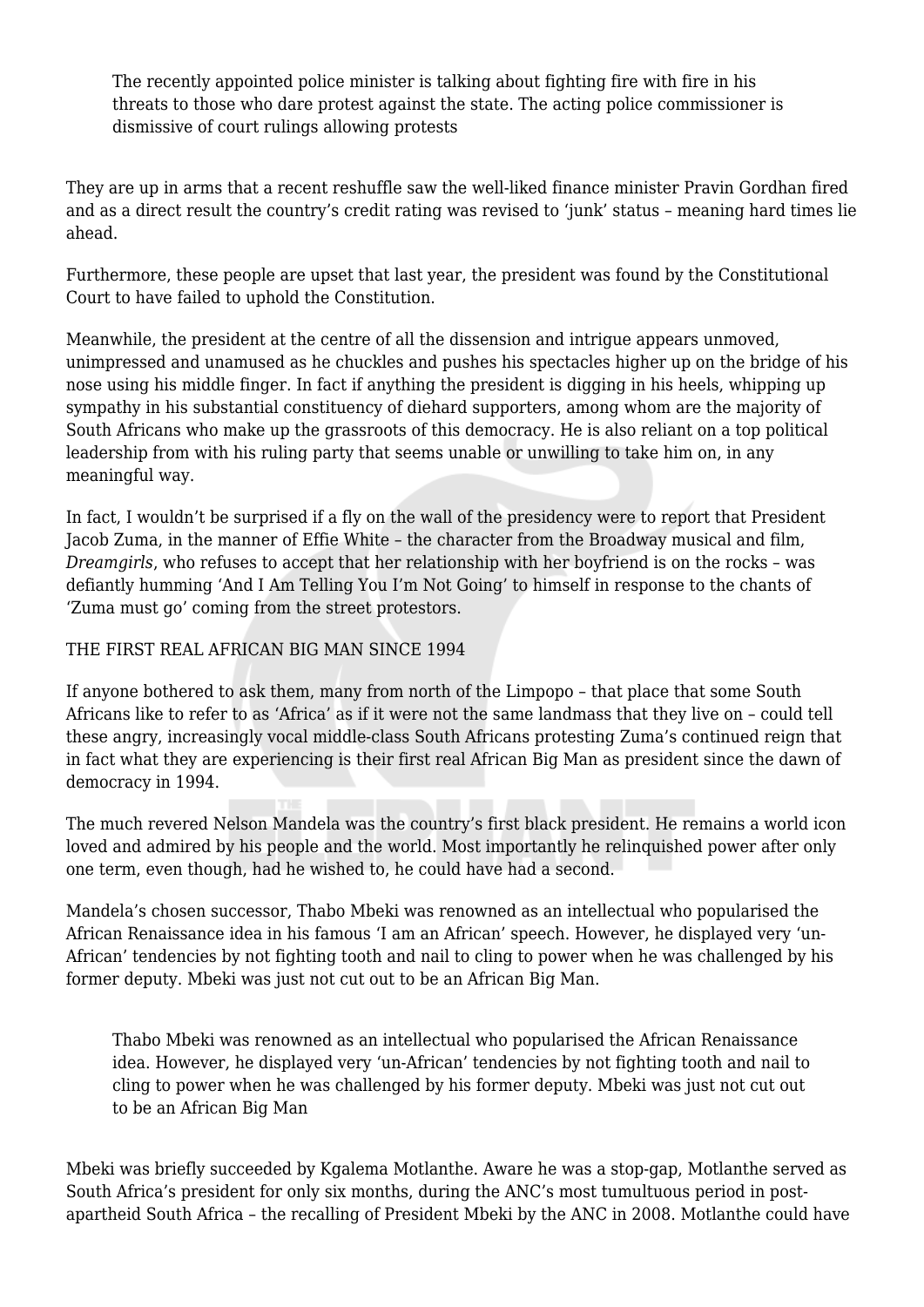done the African Big Man thing and swindled President Zuma out of the top job, but instead gave in to the party's wishes and made way for the man who had engineered Mbeki's downfall.

Jacob Zuma arrived in office a heroic veteran of the struggle against apartheid. He had also been Mbeki's deputy and was seen by his supporters and others on the SA political scene as a man more sinned against than sinning. This, despite a series of scandals that would have ended the careers of many politicians.

In fact, it would appear that what some have described as Zuma's 'charisma and strength in adversity' helped buoy him up during his first years in office. To quote the Kenyan teacher, actor and journalist John Sibi-Okumu, who was writing elsewhere on the subject of the African Big Man, 'The overriding thesis is that the goodies transmogrify themselves into baddies, mainly courtesy of external influence driven by the desire to pillage our considerable resources.'

Today this same 'charisma and strength in adversity' continues to attract supporters to Zuma from the ANC grassroots and give the president comfort in the knowledge that the majority of the people are still with him.

The numbers don't lie – at the last test of Zuma and his party's popularity, the 2016 local government elections, the ANC was the largest party overall, earning 53.9% of the total vote. The main opposition party, the Democratic Alliance, had 26.9% and Julius Malema's Economic Freedom Fighters party garnered 8.2% of the vote.

'Don't be scared of them [the opposition parties who have recently been turning up the pressure his presidency] when you see them marching saying Zuma must go… But what has Zuma done?'

These numbers and the way the ruling ANC is run plus the party's dominance of parliament where at the 2014 general election the ANC acquired 249 out of a total 400 seats are what give Zuma the confidence to say – to loud cheers from the audience by the way, as he did during his 75th birthday celebrations on April 12 this year, 'Don't be scared of them [the opposition parties who have recently been turning up the pressure his presidency] when you see them marching saying Zuma must go… But what has Zuma done?'

This is the classic African Big Man stance that sticks in the craw of the country's middle classes who fill the airwaves on talk radio stations and letters to the editor columns in the serious newspapers around the country calling on President Zuma to 'do the right thing' and resign.

## THE BIG MAN'S QUINTESSENTIAL TOOL – THE APPOINTMENT OF CRONIES

One of the ways that President Zuma has cemented his grip on office has been by using the quintessential tool in the Big Man's bag of tricks to cling onto power – the appointment of cronies to the various institutions including parliament, where he has carte blanche.

According to observers and analysts, over the past few years, Zuma has used cadre deployment to his advantage, packing the security services, the public service including parliament, and of course the ANC itself, with loyalist cronies who will support him with their last breath.

At the same time, members of Zuma's family have amassed vast personal fortunes reportedly through corrupt deals using their family connection to the Big Man.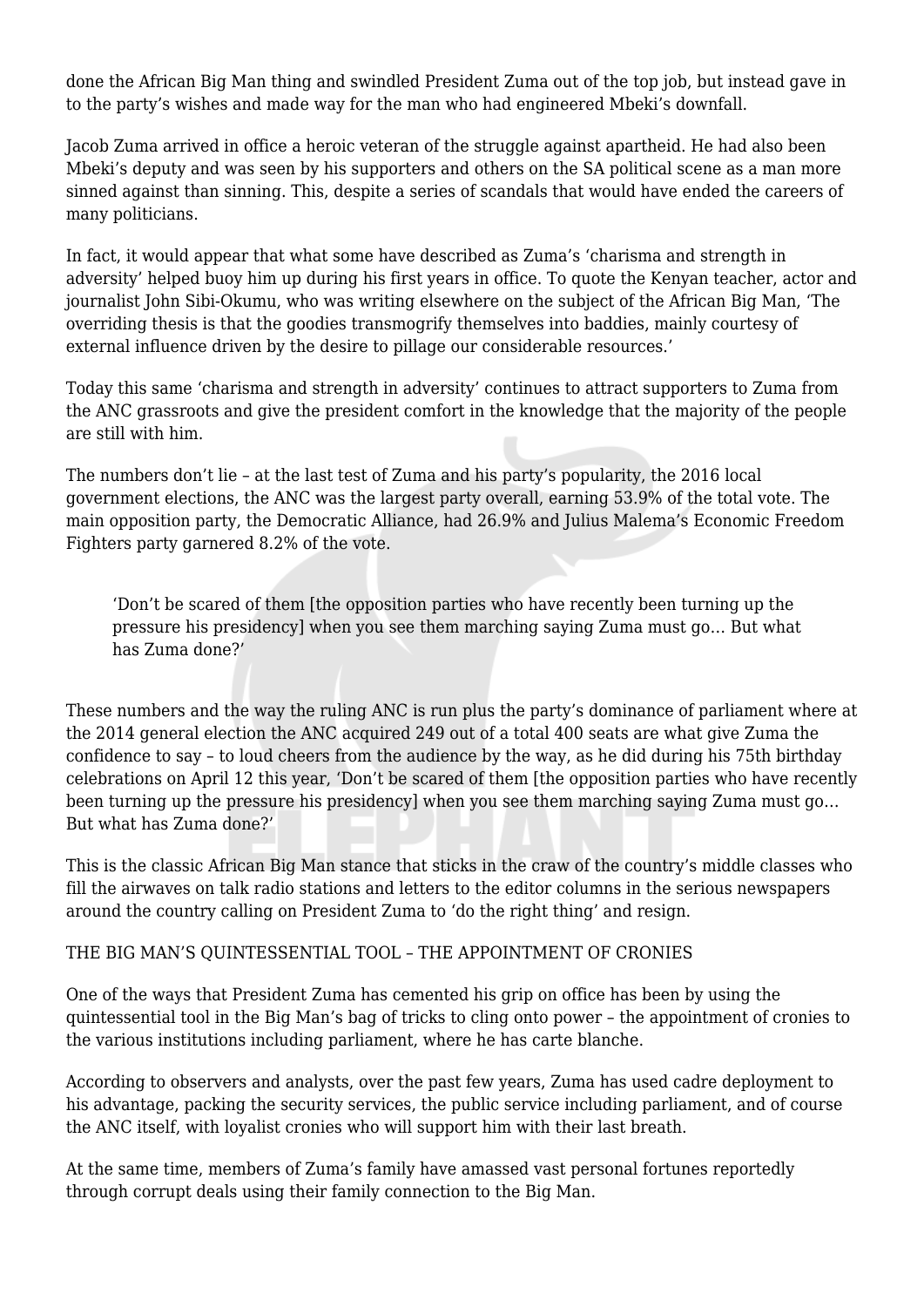This centralisation and personalisation of power is being seen to have gradually laid the foundation for the edifice that President Zuma presides over. It is in its way no different from what other Big Men have done through the history of the continent. The likes of Mobutu, Moi, Mubarak, Mugabe and Museveni – to name a few – relied on such patronage and loyalty to ensure their grip on power.

The next big set piece in the battle to remove Zuma or shame him into quitting is yet another parliamentary vote of no-confidence, now set for May. The last motion of no confidence against Zuma, tabled in November 2016, failed when 216 voted against it and 126 MPs voted in its favour.

The likes of Mobutu, Moi, Mubarak, Mugabe and Museveni – to name a few – relied on patronage and loyalty to ensure their grip on power

In the past few years, there have been a number of failed parliamentary votes of no-confidence against President Zuma. Serious political analysts know that the system as it stands today is designed in such a way that makes it impossible for these votes to succeed unless the members of the majority party in parliament rebel en masse and vote with the opposition. As long as the ANC's rules govern how its MPs behave in parliament, this is unlikely to happen. Zuma will win again.

The South African proportional representation electoral system works in the following manner: Voters vote for a political party, not individuals. The political party then gets a share of seats in parliament in direct proportion to the number of votes it got in the election. Each party then decides on members to fill the seats it has won.

Professor Ben Turok, an ANC stalwart, anti-apartheid activist, economics professor and former South African MP, explained the reasons for Zuma's confidence during a recent radio interview on the Eusebius Mackaiser show on CapeTalk 567 that featured a discussion on 'yet another upcoming parliamentary vote of no-confidence against the president.'

Prof Turok said, 'I think you people [the media] are raising a red herring. We have been down this road [motions of no-confidence in Zuma] quite a few times and in every case, the caucus of the ANC meets and discusses it, and takes a decision and all members are bound by that decision. If you do not follow that decision you will lose your job. It's as simple as that. So why is there so much speculation about whether people are going to break ranks?'

'Within the ANC there are many whose conscience is bothering them a great deal and would love to vote against Zuma, but they can't and will not'

Turok added that hopes for a successful rebellion by ANC MPs against Zuma were unrealistic, 'I know that within the ANC there are many whose conscience is bothering them a great deal and would love to vote against Zuma, but they can't and will not.'

## A FEW VOICES SPEAKING OUT

Indeed there have been a few voices from within the parliamentary ANC speaking out against Zuma. For instance, ANC MP Makhosi Khoza, chairman of the Parliamentary Standing Committee on Public Service And Administration, recently broke ranks with a scathing critique of how 'the politics of patronage has claimed the sanity' of her party's leaders. In an interview with the *Times* newspaper she said the ANC had to fix its internal problems before 2019 or face a heavy defeat at the polls.